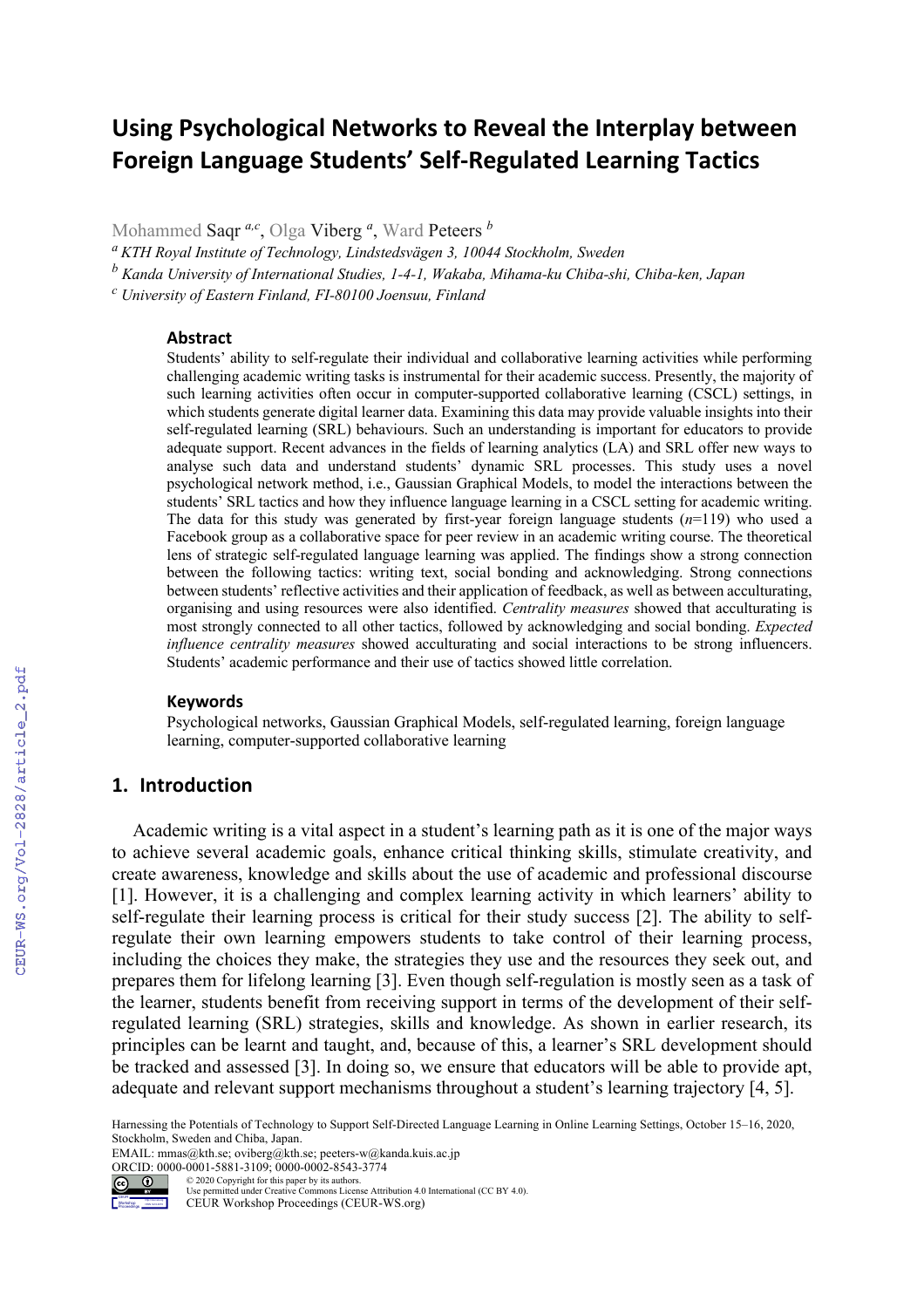Lately, significant attention has been paid to how online collaborative learning spaces can enable and foster language learners' autonomy development, their self-regulation in learning and such skills as writing and speaking in second and foreign language learning [6, 7]. Yet, a paucity of research that has been performed to understand language learners' SRL behaviour remains in computer-assisted learning settings such as learning management systems or social networking sites (SNS) [8]. While recent studies have increasingly started to measure language students' SRL behaviours through the analysis of student-generated (log) data [9], there are still many studies that solely rely on self-report instruments to analyse and assess SRL [10].

In recent years, the context of computer-supported collaborative learning (CSCL) has allowed students to generate a range of new types of digital (log) data, the careful analysis of which can offer researchers and practitioners new valuable insights into foreign language students' SRL processes. This approach would in addition reduce the need for subjective assessment methods (e.g., surveys and think-alouds) [5] to measure and understand students' SRL processes. A shift has emerged to measure students' SRL behaviour with learning analytics (LA) methods, including multimodal data from learning management systems or other online platforms such as SNSs. Among the methods used to track learners' SRL processes, scholars have applied frequency analysis (e.g., [11], network analysis [4], and process mining techniques (e.g., [12]).

This exploratory study aims to further contribute to this emerging trend by focusing on the application of a (to the educational research field) novel psychological network method of Gaussian Graphical Models (GGMs; an undirected network of partial correlation coefficients) to study foreign language students' SRL activities / tactics in the setting of an academic writing course. SRL *tactics* refer to the specific, applied ways in which a strategy (e.g., planning or time management) is being employed to meet a goal in a specific learning situation [13].

Networks are used across similar studies to represent different entities (referred to as nodes), and the relationships between them (referred to as edges). The nodes can represent various structures or elements (e.g., humans, cities, countries, or concepts), while edges can be friendships, roads or influence. Psychological networks are a special type of networks where the nodes are variables and the edges represent correlations or a level of dependence between nodes [14, 15]. Psychological networks have been increasingly adopted in psychology and behavioural research to model the interactions and relationships between constructs including behaviour, emotions and mental phenomena (e.g., [16, 17]). The approach stems from the conceptualisation of human behaviour as a complex system with multiple elements that interact and influence each other. This is also the case for education where, for example, learners' goal setting activities often relate to their task management and engagement in the learning process, and both can be linked to their self-reflection activities which, in turn, influence the process. Such interactions cannot be studied individually, but need to be combined in a robust holistic model that maps the various elements of the process. Therefore, in this study, we argue that the application of psychological networks can be a valuable approach that would broaden our understanding of these dynamic interactions in learners' SRL development. In contrast to the commonly used network models (e.g., social network analysis), psychological networks offer rigorous probabilistic network models that account for spurious correlations and conditional independence. Psychological networks have a large battery of confirmatory statistics to verify the estimated networks and offer a hypothesis generation model that helps advance our understanding of the (learning) process [16, 18].

EMAIL: mmas@kth.se; oviberg@kth.se; peeters-w@kanda.kuis.ac.jp ORCID: 0000-0001-5881-3109; 0000-0002-8543-3774<br>  $\odot$  0 02020 Copyright for this paper by its authors.



Proceedings

© 2020 Copyright for this paper by its authors. Use permitted under Creative Commons License Attribution 4.0 International (CC BY 4.0).

Harnessing the Potentials of Technology to Support Self-Directed Language Learning in Online Learning Settings, October 15–16, 2020, Stockholm, Sweden and Chiba, Japan.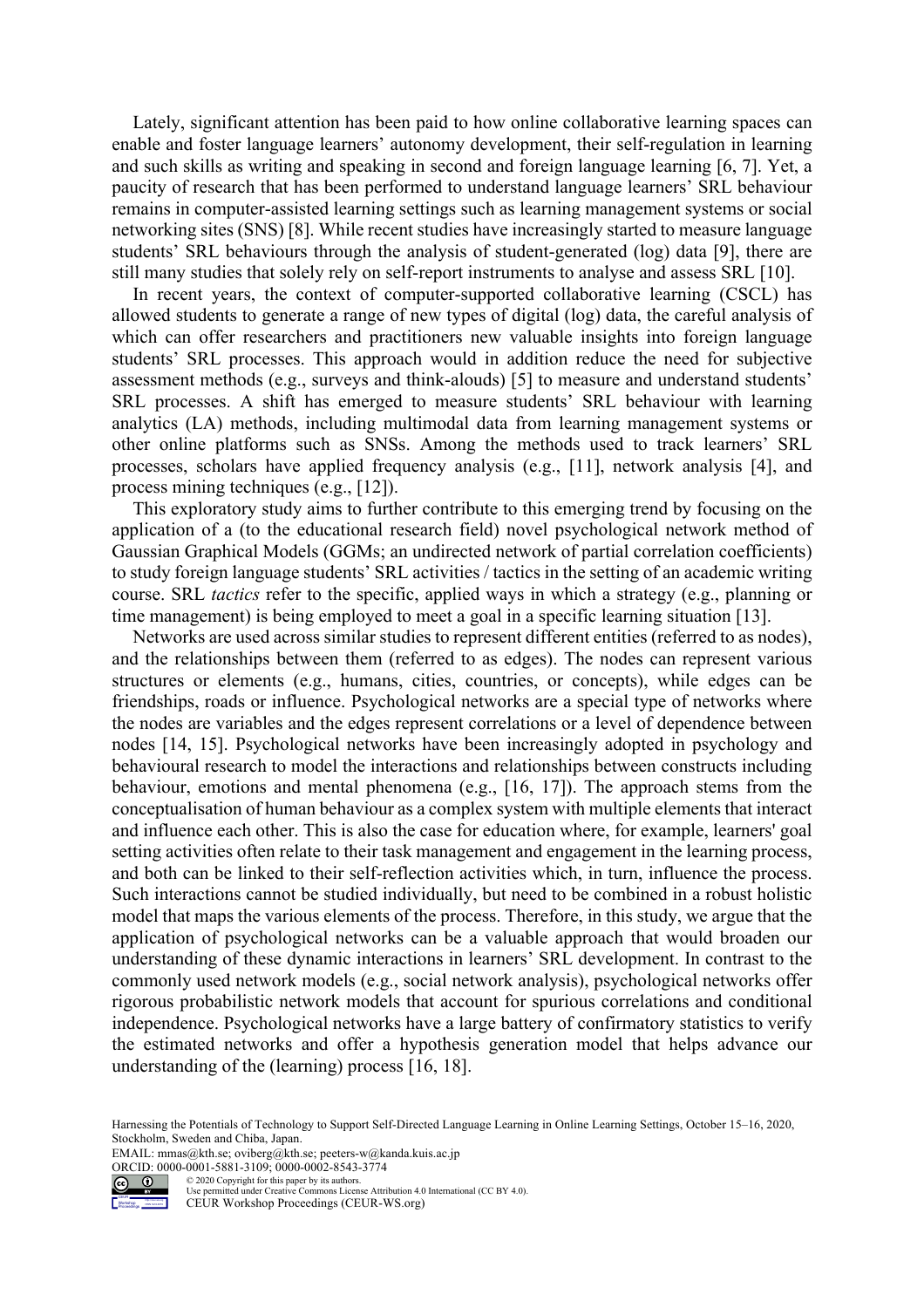In summary, this study aims to test the application of GGM methods to uncover the dynamics of foreign language students' SRL tactics when collaborating online with their peers on academic writing tasks. The following research questions have been formulated:

- *1. What information can be obtained from analysing foreign language students' SRL tactics in their academic writing process using Gaussian Graphical Models?*
- *2. How does academic achievement relate to students' approaches to self-regulated language learning?*

#### **2. Background**

#### **2.1. Self-regulation and academic writing**

Academic writing in the target language is a complex and challenging process in which learners of second and foreign languages need to grow accustomed to a wide range of linguistic rules, interactional goals and socio-cultural contexts [19]. In order to do so successfully, learners can benefit from applying self-regulated learning strategies in their writing practice. Self-regulation in writing refers to "self-initiated thoughts, feelings and actions that writers use to attain various literary goals, including their writing skills as well as enhancing the quality of the text they create" [20, p.76]. Research has shown that learners who received SRL strategybased writing instruction were able to use a wider range of SRL strategies and reported increased levels of performance and linguistic self-efficacy [21, 22].

At present, a considerable number of academic writing instruction, including related tasks and learning activities, often occur in CSCL settings [33]. It is in this context that the present study aims to use GGM methods to explore foreign language learners' use of SRL tactics based on the log data they have generated.

#### **2.2. Network representation**

Networks offer a rich framework for the analysis of different phenomena and therefore, have been used extensively over the years to understand learners' behaviour in education [23]. Social network analysis (SNA) has, for example, been used to study interactions between students and teachers, interactions between students and learning materials, and co-enrolment in similar subjects [24, 25]. Network representations in learners' networks can be considered rather straightforward: the nodes represent learners and the edges among them are the connections they make by verbal interactions or connections on online platforms [26]. Epistemic network analysis (ENA) is another network representation that has recently gained popularity to represent the interactions between different phenomena and in particular, the utterances in students' interactions (e.g., [27, 28]). The nodes in ENA are usually the phenomena under study, for example coded utterances, and the relationships between them (edges) are cotemporal representations of the codes in the same conversation. Process mining is another type of network representation that has been used to study students' SRL strategies (e.g., [11] and tactics [4]. As such, the wealth and flexibility of networks as a framework has contributed substantially to our understanding of the multifaceted aspects of learning and teaching activities and processes.

EMAIL: mmas@kth.se; oviberg@kth.se; peeters-w@kanda.kuis.ac.jp ORCID: 0000-0001-5881-3109; 0000-0002-8543-3774<br>  $\odot$  0 2020 Copyright for this paper by its authors.



Harnessing the Potentials of Technology to Support Self-Directed Language Learning in Online Learning Settings, October 15–16, 2020, Stockholm, Sweden and Chiba, Japan.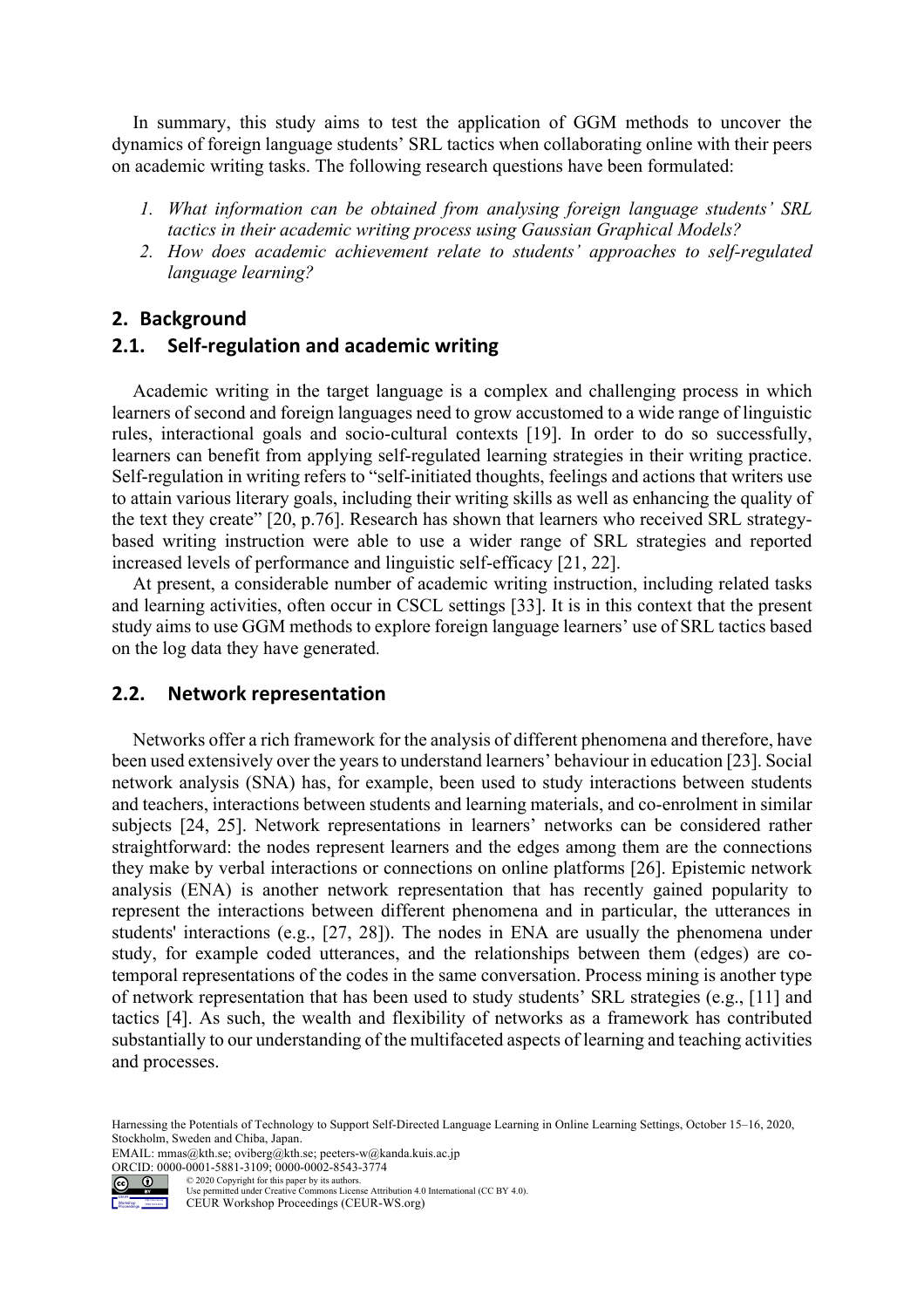#### **2.3. Gaussian Graphical Models**

A psychological network approach is another method to represent the relationships among variables (coded interactions in our case), where the nodes represent the coded interactions and the edges represent the association between the variables. The associations are measured by partial correlation. A positive partial correlation between variables means that there is an association between the two variables after controlling for all other variables in the network, similar to regression models. Controlling for other variables gives a robust estimate of the association and limits the problem of spurious correlations due to confounders. For example, in a bivariate correlation, a researcher reports a positive association between coffee consumption and academic achievement, which may be due to unmeasured study time, while in psychological networks, adding coffee to the network model will show the association between study time and achievement, and not exclusively the influence of the coffee. Psychological networks are commonly reported as regularised networks by applying a shrinkage parameter that drops small and insignificant edges from the model and prevents overfitting. This is particularly important, since correlating many variables together may result in 'noisy' trivial correlations. Furthermore, psychological networks offer several confirmatory tests to verify the significance of edges or centrality measures.

Psychological networks models have witnessed rapid growth, improvements and refinements of the methods, interpretation, verification and rigour [16]. Such advancement has led to an increased adoption in many fields, including exploratory analysis, modelling psychological phenomena, studying human behaviour, modelling the interplay between different attitudes, and the understanding of human personality and emotions. In the field of psychology, which has also been studying individuals' self-regulation process for decades (e.g., [29, 30]), psychological networks have contributed to the understanding of, among others, the complexity of mental disorders, i.e. modelling how symptoms of a mental disorder are interdependent. In line with the related research efforts undertaken in other fields, the application of psychological networks in the educational field would aid researchers to broaden their understanding of the conditional associations between different variables within learners' development of SRL activities / tactics, and the application of them in dynamic online systems.

### **3. Methodology**

This study makes use of a dataset generated by a group of first-year foreign language majors of English (*n*=119) as they collaborated with their peers on a Facebook group, integrated in an academic writing course at the University of Antwerp (Belgium), and which served as an online collaborative space for peer review. Learners exchanged written work and brainstormed about the different rules and principles they had to adhere to, as well as the form and argumentation of their writing, and the goals, perspectives and organisation of the course. During the 12 faceto-face contact hours for the course, learners were introduced to the foundations of academic writing and had to hand in three 300-word essays over the course of the semester. While students were introduced to the basics of peer review, there was no explicit self-regulated learning strategy-based instruction or training. Students generated 2594 posts and comments on the Facebook group over a period of three months.

**Coding:** Based on the Strategic Self-Regulation (S2R) model [13], including the taxonomy of cognitive, affective and sociocultural-interactive activities in learning, and using the

Harnessing the Potentials of Technology to Support Self-Directed Language Learning in Online Learning Settings, October 15–16, 2020, Stockholm, Sweden and Chiba, Japan.

EMAIL: mmas@kth.se; oviberg@kth.se; peeters-w@kanda.kuis.ac.jp ORCID: 0000-0001-5881-3109; 0000-0002-8543-3774<br>  $\odot$  0 02020 Copyright for this paper by its authors.



© 2020 Copyright for this paper by its authors. Use permitted under Creative Commons License Attribution 4.0 International (CC BY 4.0).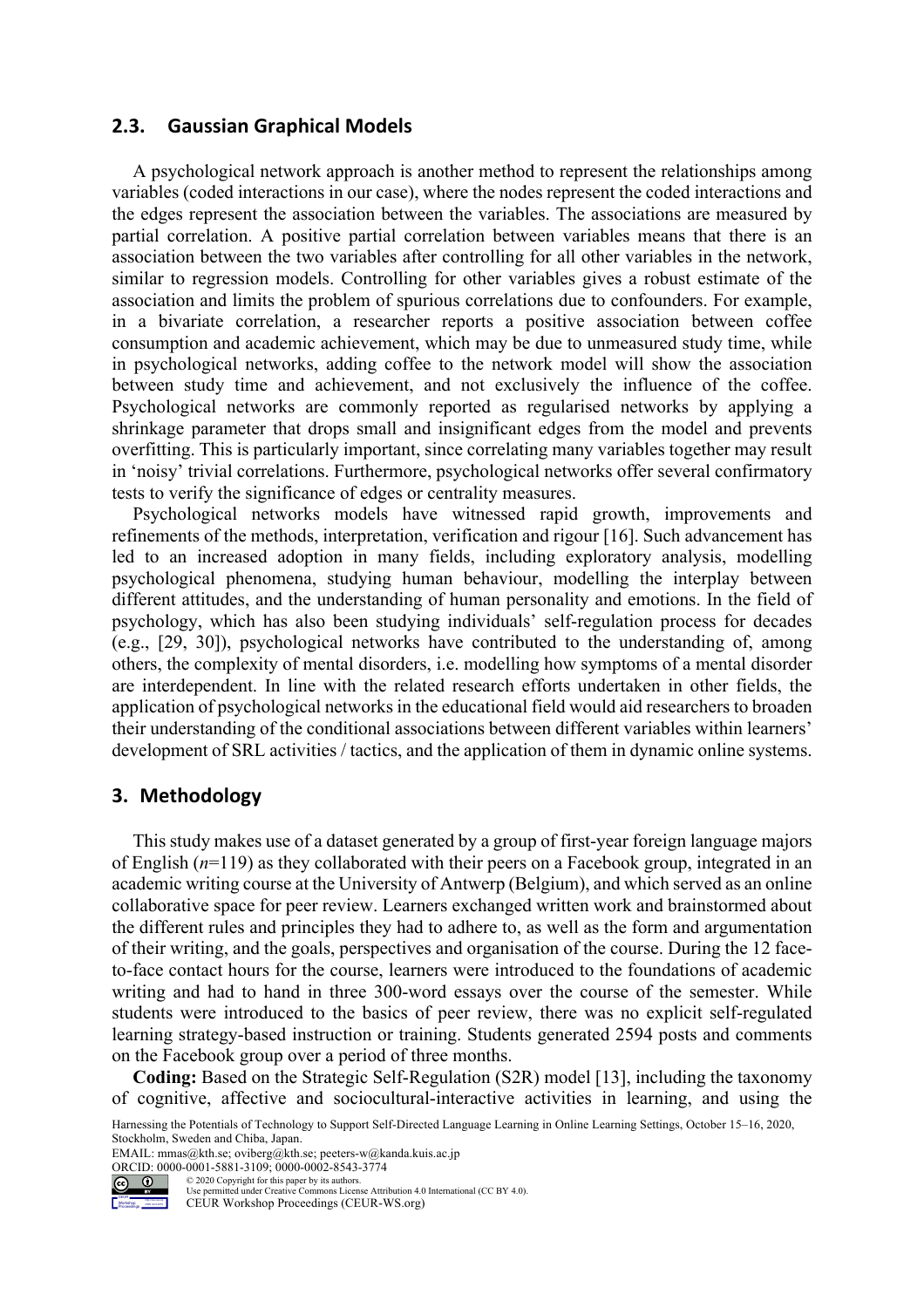principles of digital conversation analysis [31], an exhaustive list of core (learning) activities in the conversation threads was compiled. A team of four coders part of the research group responsible for the course at the University of Antwerp coded and checked the transcripts, after which both coding errors and inter-rater reliability were discussed. Disputed codes were amended until a consensus was reached. The final code book includes the topics and the SRL tactics students addressed. The topics and tactics have been subdivided using Oxford's [13] task-based model, including the strategic forethought phase of self-regulation (i.e., *planning*, in which students plan the next steps in their writing or learning trajectory, *acculturating*, or students sharing stories, tips and tricks about the academic, cultural, social, psychological and linguistic challenges they face, and *organising*, or managing goals, objectives and requirements), the strategic performance phase (including *writing text*, where students discuss the vocabulary, jargon, grammar and structure of their essays, *writing arguments*, or discussing reasoning and logic of their text, *using resources*, where they assess the resources available to them, *social bonding*, where they talk about hobbies, free time and leisure, *acknowledging*, where they react to the input from others, and discussing and *applying feedback*, where they work with the feedback from tutors and peers), or the strategic reflection and evaluation phase (including *reflecting* on the course, the tasks and the collaboration with others).

**Analysis:** The frequency of each code contributed by each student was calculated. The R package Huge was used to apply Gaussianisation (applying a smoothing invertible transformation to transform the distribution as close to Gaussian as possible) for all variables to conform with the assumption of normality. We constructed a GGM, i.e. an undirected network in which continuous variables (elements of SRL in our case) are represented by nodes, and the strength of partial correlations between the variables is represented by the edges. An edge between two nodes indicates conditional dependence after controlling for all other nodes in the network, while the absence of an edge indicates that the two nodes are conditionally independent after controlling for all other nodes. In particular, a regularised partial correlation network was estimated using the R! Bootnet package (https://www.r-project.org). LASSO shrinkage [32, 16] was applied to all edges, so that the edges with minimal values would be discarded as well to account for multiple comparison problems (as there is a risk of obtaining false positive nodes by chance or by overfitting). Such technique has been shown to provide accurate models with reasonable specificity and sensitivity. The shrinkage was performed using an Extended Bayesian Information Criterion (EBIC). The package MGM was used to capture to what extent the value of a node can be predicted by its connections in the network. The root mean squared error (RMSE) and the proportion of explained variance (R2) are also reported for each node. The *strength* and *expected influence* centrality were calculated using the bootnet package for all networks. Network stability was computed using a non-parametric bootstrap method and case dropping procedure for centrality measures. Node accuracy and stability of centralities were taken into account when reporting on and interpreting the results. We generated two networks, a network with the grades included to control for the influence of academic performance on the used SRL tactics, we refer to it as the *Grade network* and a network with only the SRL tactics used to examine the structure of the self-regulated language learning network, which we refer to as *SRL\_network*.

## **4. Findings**

Harnessing the Potentials of Technology to Support Self-Directed Language Learning in Online Learning Settings, October 15–16, 2020, Stockholm, Sweden and Chiba, Japan.

EMAIL: mmas@kth.se; oviberg@kth.se; peeters-w@kanda.kuis.ac.jp ORCID: 0000-0001-5881-3109; 0000-0002-8543-3774<br>  $\odot$  0 02020 Copyright for this paper by its authors.

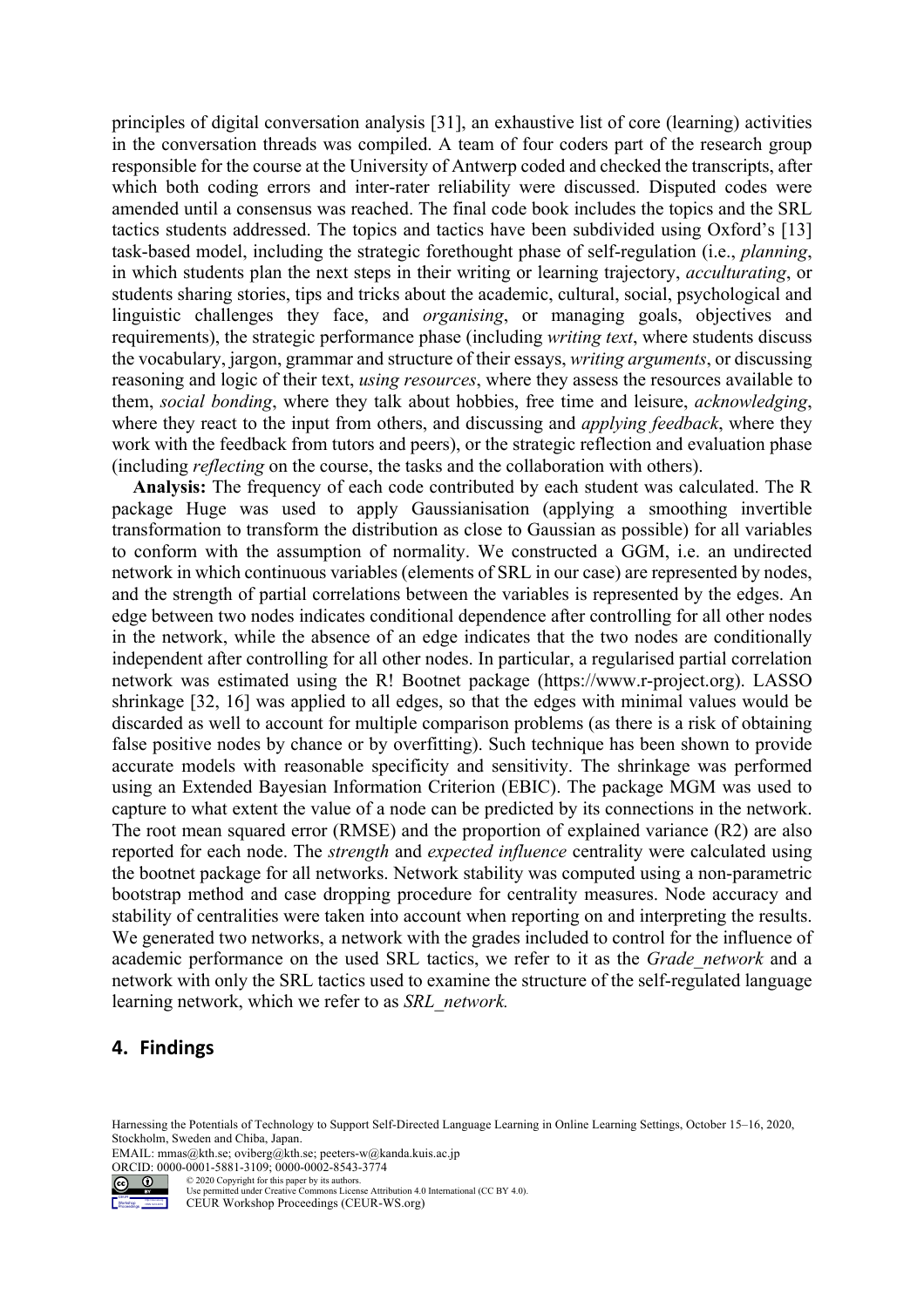The descriptive statistics of the coded interactions show that *acknowledging, writing text*  and *writing arguments* are the most frequently employed tactics. Large standard deviations (sd) show the wide variety in the use of SRL tactics as well as their frequencies (see Table 1).

| variables         | mean | sd   | variables         | mean | sd   |  |
|-------------------|------|------|-------------------|------|------|--|
| Acculturating     | 2.6  | 3.1  | Reflecting        | 1.38 | 2.61 |  |
| Acknowledging     | 5.41 | 6.11 | Social bonding    | 2.17 | 4.27 |  |
| Applying feedback | 1.88 | 3.33 | Using resources   | 1.6  | 3.32 |  |
| Organising        | 2.46 | 2.79 | Writing arguments | 4.22 | 5.88 |  |
| Planning          | 0.12 | 0.47 | Writing text      | 4.41 | 4.55 |  |

#### **Table 1** Descriptive statistics on students' SRL tactics.

## **4.1. The structure of the self-regulation network**

The psychological network of self-regulating behaviour shows that there is a strong correlation between *writing text* and *social bonding* as well as between *acknowledging* and *social bonding,* while there is only a weak correlation between *acknowledging* and *writing text*  (Figure 1). By using the principles of the psychological network, this means there is a strong conditional dependence between *writing text* and *social bonding*, and between *social bonding* and *acknowledging* after taking into consideration all other variables in the network. We have also identified a strong conditional dependence between *writing arguments* and *reflecting*, between *writing arguments* and *acculturating*, between *organising* and *acculturating,* between *organising* and *acculturating*, and between *reflecting* and *applying feedback*. A moderate correlation was found between *writing arguments* and *using resources*, as well as between *using resources* and *acculturating*. Other notable results include observations such as the fact that *applying feedback* is only weakly connected to all other relevant tactics, except for *reflecting*, and that *planning* does not seem to have strong connections whatsoever.

Harnessing the Potentials of Technology to Support Self-Directed Language Learning in Online Learning Settings, October 15–16, 2020, Stockholm, Sweden and Chiba, Japan.

EMAIL: mmas@kth.se; oviberg@kth.se; peeters-w@kanda.kuis.ac.jp





Proceedings

© 2020 Copyright for this paper by its authors. Use permitted under Creative Commons License Attribution 4.0 International (CC BY 4.0).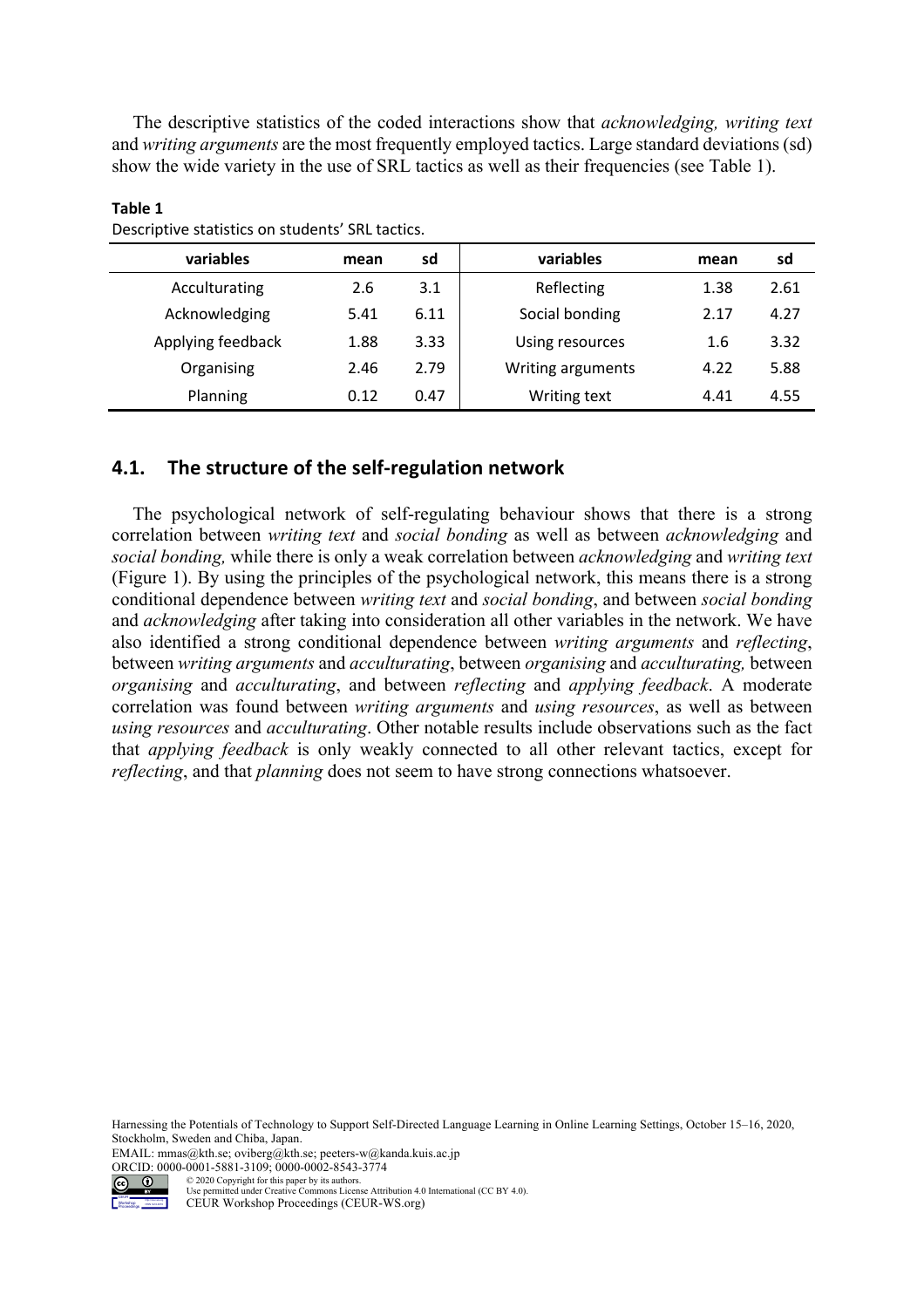

**Figure 1**: GGM network of self-regulation. Blue edges indicate positive partial correlations. Grey pie ring shows the proportion of explained variance (R1).

In Figure 1, we can observe the formation of three groups of strongly dependent and, therefore, connected behaviours: 1. a social group, comprised of *social bonding* and *acknowledging*, supplemented, in part, with *writing text* 2. a reflective group, comprised of *applying feedback* and *reflection*, and 3. a managing group, comprised of *acculturating*, *organising* and *using resources*, as well as *writing arguments*. The pie rings around each node show how much the node's connections explain its value. The value of the nodes *acculturating*, *social bonding* and *acknowledging*, for instance, can be largely explained by their connections. Most other tactics can be moderately explained by their connections while *planning* showed very low predictability in this regard.

Unlike traditional social networks, the absence of edges in psychological networks signify conditional independence. In the present data set, there are some tactics which act independently. *Organising*, for example, is independent from *writing arguments*, which is, more or less, to be expected. More surprising is the fact that *planning* is independent from *applying feedback*, *social bonding*, *using resources* and *writing arguments*. Similarly, *writing text* is independent from *reflecting*, *using resources* and *writing arguments*. The centrality measures (Table 2) offer another window into the interconnectivity of the different tactics in the self-regulated learning network. *Acculturating* and *acknowledging* were the most strongly connected tactics, followed by *social bonding* and *reflecting*. We see that *acculturating*, *acknowledging* and *social bonding* were the elements with the most expected influence on all other tactics.

#### **Table 2**

Centrality measures of both Grade\_network (see next section) and SRL\_network

**Grade\_network SRL network**

Harnessing the Potentials of Technology to Support Self-Directed Language Learning in Online Learning Settings, October 15–16, 2020, Stockholm, Sweden and Chiba, Japan.

EMAIL: mmas@kth.se; oviberg@kth.se; peeters-w@kanda.kuis.ac.jp

ORCID: 0000-0001-5881-3109; 0000-0002-8543-3774

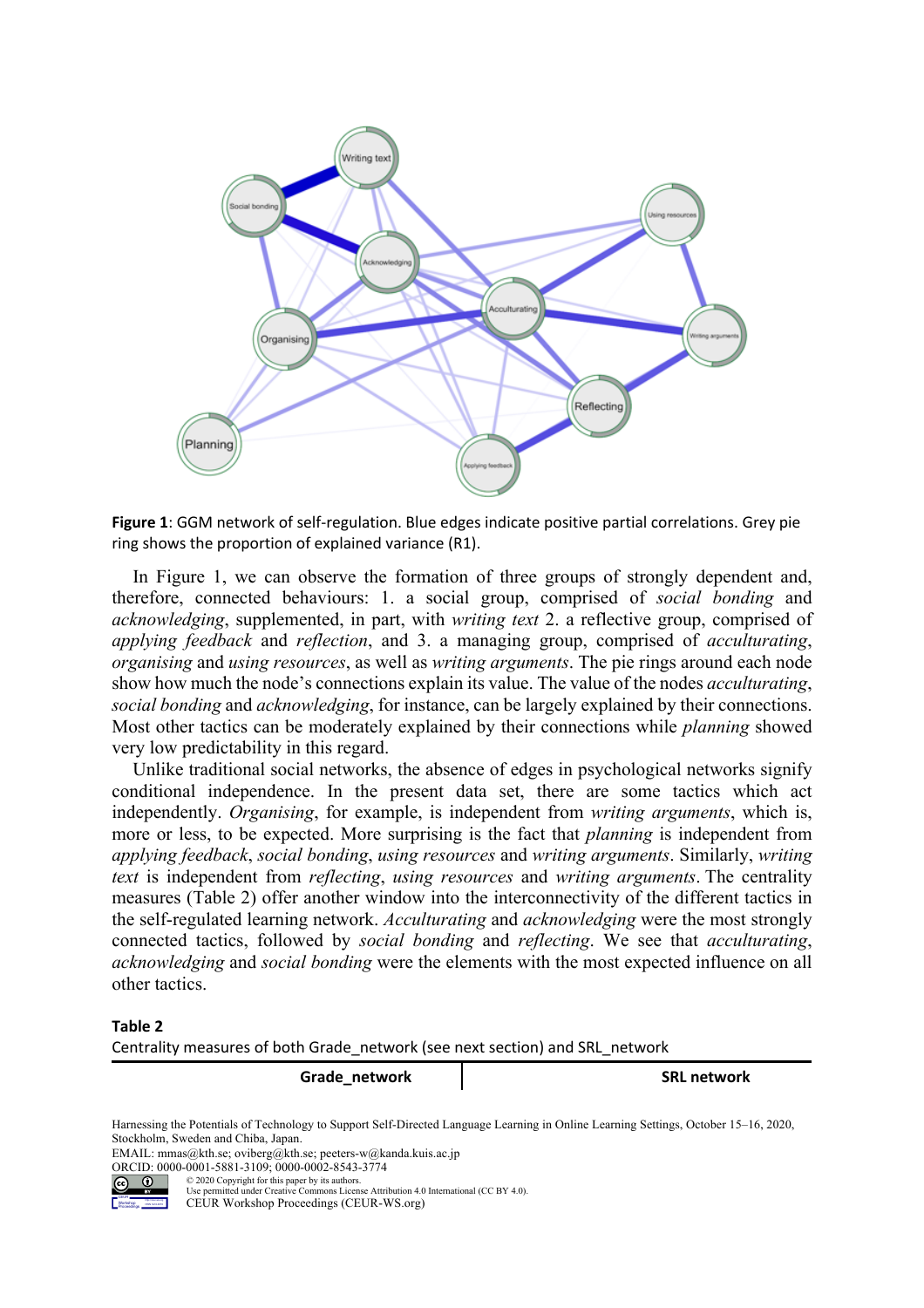| node              |      | <b>Strength Expected Influence</b> | node              |      | <b>Strength Expected Influence</b> |
|-------------------|------|------------------------------------|-------------------|------|------------------------------------|
| Acculturating     | 1.00 | 1.00                               | Acculturating     | 1.00 | 1.00                               |
| Acknowledging     | 0.78 | 0.78                               | Acknowledging     | 0.77 | 0.77                               |
| Applying feedback | 0.40 | 0.40                               | Applying feedback | 0.35 | 0.35                               |
| Organising        | 0.60 | 0.60                               | Organising        | 0.52 | 0.52                               |
| Planning          | 0.08 | 0.08                               | Planning          | 0.00 | 0.00                               |
| Reflecting        | 0.57 | 0.57                               | Reflecting        | 0.54 | 0.54                               |
| Social bonding    | 0.66 | 0.66                               | Social bonding    | 0.64 | 0.64                               |
| Using resources   | 0.28 | 0.28                               | Using resources   | 0.23 | 0.23                               |
| Writing arguments | 0.51 | 0.51                               | Writing arguments | 0.47 | 0.47                               |
| Writing text      | 0.56 | 0.56                               | Writing text      | 0.44 | 0.44                               |
| Grades            | 0.00 | 0.00                               |                   | ΝA   | <b>NA</b>                          |

These results indicate, most notably, that students in our sample chose to discuss formspecific elements of their writing process separately from the content and argumentation of their essays. It can also be observed that making plans about which steps to take next does not naturally find its way into peer discussions here, which might indicate the need for SRLspecific training in similar CSCL settings in the future [13]. *Social bonding* seems to form a bridge between several key tactics in the present sample as it relates to both product-oriented tactics (such as *writing text*) and process-oriented tactics (such as *organising*) (cf. [7]). Similar observations can be made for *acculturating* as this tactic spans between product-oriented tactics (such as *writing arguments* and *using resources*) and process-oriented tactics (such as *organising* and *reflecting*). These observations provide empirical evidence of the importance of social, informal engagement, on the one hand, and academic acculturation on the other, in the development of SRL strategies in CSCL settings [33]. Based on centrality measures, encouraging such social behaviour may, in turn, boost interaction and collaboration in these online contexts.

## **4.2. Does academic achievement influence the structure of self-regulation network?**

The addition of students' grades as a variable in the network allowed us to estimate the association between different SRL tactics after controlling for students' academic performance (Figure 2). This approach enabled us to investigate if the use of SRL tactics is dependent on academic performance or not.

EMAIL: mmas@kth.se; oviberg@kth.se; peeters-w@kanda.kuis.ac.jp





Harnessing the Potentials of Technology to Support Self-Directed Language Learning in Online Learning Settings, October 15–16, 2020, Stockholm, Sweden and Chiba, Japan.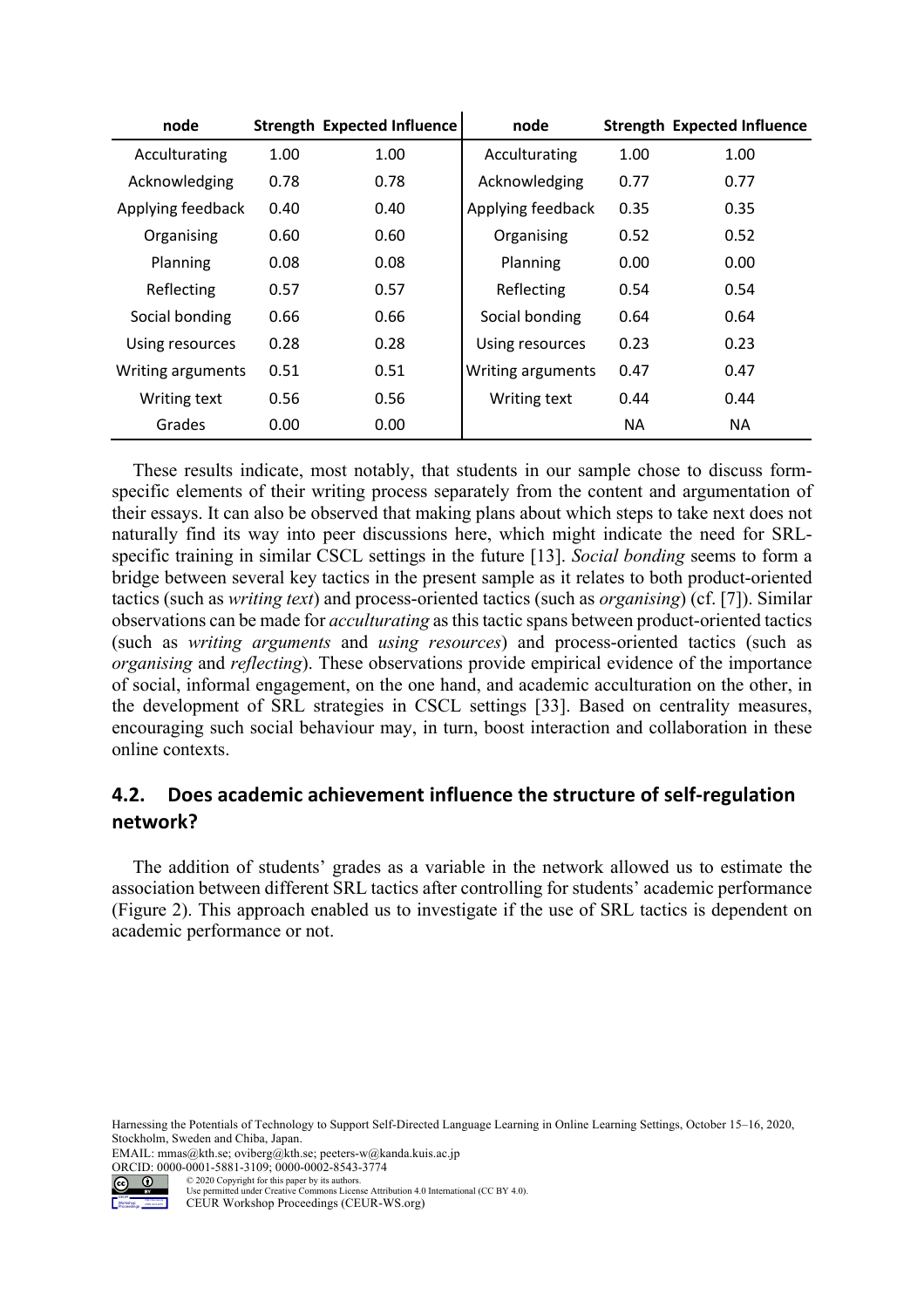

**Figure 2**: GGM network of self-regulation, after controlling for academic performance. Blue edges indicate positive partial correlations. Grey pie ring shows the proportion of explained variance (R2).

The structure of the Grade network was fairly similar to the SRL network where academic performance was not a variable, with some striking similarities (Table 3). First, we see strong connections between *writing text* and *social bonding*, and *social bonding* and *acknowledging*  again. We also see similar trends for *acculturating*, *using resources*, *organising*, *reflecting* and *applying feedback*. Grades were only weakly correlated with *writing text*, *organising* and very weakly with *planning* and *applying feedback*. In other words, we can observe that a student's grade can hardly be explained by its connections to other variables. The centrality measures of strength and expected influence are also similar to the self-regulation network. These similarities indicate that students who score high marks in our sample may have similar approaches to language learning compared to students with lower marks, yet that they might apply tactics to a different degree. In other words, most students practice *writing text*, *social bonding* and *acknowledging* in their collaboration, but might do so more or less frequently, which might influence their academic success in the end.

| . .<br>×<br>۰.<br>× | v<br>۰,<br>× |
|---------------------|--------------|
|---------------------|--------------|

Variables and corresponding explained variance for Grade\_network and SRL\_network

| Variable          | Grade_network SRL_network |                | Variable          | Grade_network SRL_network |                |  |
|-------------------|---------------------------|----------------|-------------------|---------------------------|----------------|--|
|                   | R <sub>2</sub>            | R <sub>2</sub> |                   | R <sub>2</sub>            | R <sub>2</sub> |  |
| Acculturating     | 0.583                     | 0.583          | Reflecting        | 0.492                     | 0.493          |  |
| Acknowledging     | 0.522                     | 0.531          | Social bonding    | 0.558                     | 0.56           |  |
| Applying feedback | 0.383                     | 0.393          | Using resources   | 0.356                     | 0.361          |  |
| Organising        | 0.491                     | 0.487          | Writing arguments | 0.449                     | 0.455          |  |
| Planning          | 0.151                     | 0.139          | Writing text      | 0.464                     | 0.42           |  |
|                   |                           |                | Grades            | 0.159                     | ΝA             |  |

Harnessing the Potentials of Technology to Support Self-Directed Language Learning in Online Learning Settings, October 15–16, 2020, Stockholm, Sweden and Chiba, Japan.

EMAIL: mmas@kth.se; oviberg@kth.se; peeters-w@kanda.kuis.ac.jp

ORCID: 0000-0001-5881-3109; 0000-0002-8543-3774



Proceedings

© 2020 Copyright for this paper by its authors. Use permitted under Creative Commons License Attribution 4.0 International (CC BY 4.0).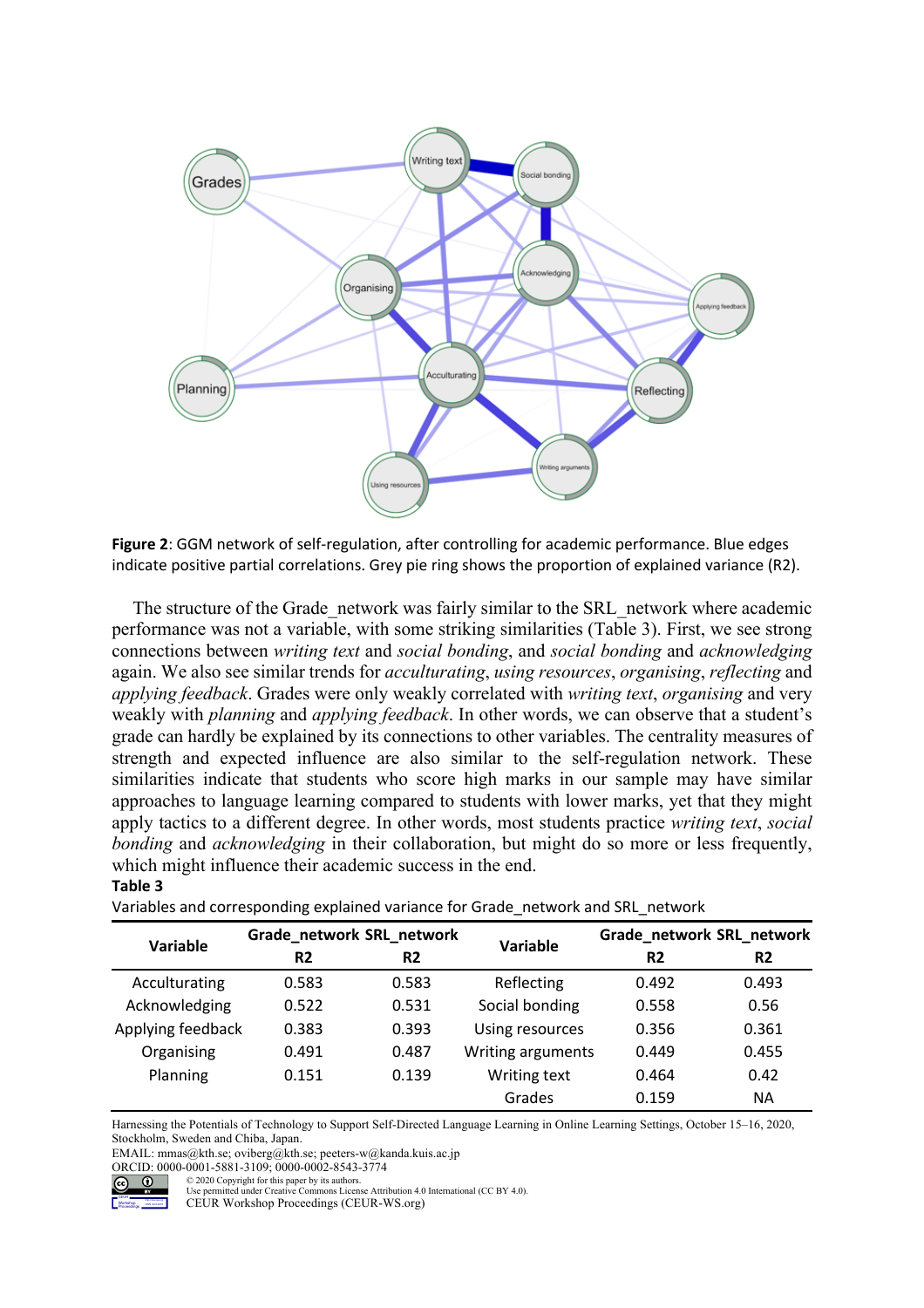## **5. Conclusion: The added value of GGM**

In accordance with the first research question, GGM has allowed us to model the complex interactions and dependencies among different SRL tactics using a robust estimation method which only takes into account relationships after controlling for all other variables in the network. This means that every visible link in the network is both significant, independent of collinearity with other variables and represents a substantial dependence or association between the nodes (in our case SRL tactics). GGM has also allowed us to verify the network model using simulation and bootstrapping. Furthermore, the conservative estimation approach (i.e., regularisation) helps discard insignificant relationships and prevents overfitting, making the graphs easier to read and interpret. The absence of edges in a GGM helps one understand the lack of dependence among nodes, which in other methods, cannot be accounted for. Additionally, the paths between nodes that a GMM can generate, help us understand the structure of a network and help generate a hypothesis about the structure of the studied phenomena.

Answering the second research question, we were able to observe that students' academic achievement does not immediately or inherently relate to students' approaches to self-regulated language learning in our sample. Other factors such as frequency of use and time spent on learning might be more influential in this regard, but this should be the subject of further research.

### **6. References**

- [1] Hamman, L. (2005). Self-regulation in academic writing tasks*. International Journal of Teaching and Learning in Higher Education, 17*(1), 15–26.
- [2] Golombek, C., Klingsieck, K. B., & Scharlau, I. (2019). Assessing self-efficacy for self-regulation of academic writing: Development and validation of a scale. *European Journal of Psychological Assessment, 35*(5), 751–761. https://doi.org/10.1027/1015-5759/a000452
- [3] Manso Vázquez, M., Caeiro, M. & Llamas Nistal, M. (2018). An xAPI Application Profile to Monitor Self-Regulated Learning Strategies. *IEEE Access. 6*. doi:10.1109/ACCESS.2018.2860519.
- [4] Peeters, W., Saqr, M., & Viberg, O. (2020, *in press*). Applying learning analytics to map students' selfregulated learning tactics in an academic writing course. In H. J. So et al. (Eds.), *Proceedings of the 28th International Conference on Computers in Education.*
- [5] Viberg, O., Khalil, M., & Baars, M. (2020). Self-regulated learning and learning analytics in online learning environments: a review of empirical research. In *Proceedings of the Tenth International Conference on Learning Analytics & Knowledge*, pp. 524–533, doi:10.1145/3375462.3375483
- [6] Montrul, S. (2019). How learning context shapes heritage and Second Language Acquisition. In M. Dressman & W. Randall (Eds.), *The Handbook of Informal Language Learning* (pp. 57–74). Singapore: Wiley Blackwell.
- [7] Peeters, W., & Ludwig, C. (2017). 'Old concepts in new spaces'? A model for developing learner autonomy in social networking spaces. In T. Lewis, A. Rivens Mompean & M. Cappellini (Eds.), *Learner autonomy and Web 2.0* (pp. 117–142). Sheffield: Equinox.
- [8] Peeters, W. (2019). The peer interaction process on Facebook: A social network analysis of learners' online conversations. *Education and Information Technologies, 24*(5), 3177–3204.
- [9] Li, H., Flanagan, B., Konomi, S. I., & Ogata, H. (2018). Measuring behaviors and identifying indicators of self-regulation in computer-assisted language learning courses. *Research and Practice in Technology Enhanced Learning, 13*(1), 1–12. https://doi.org/10.1186/s41039-018-0087-78

EMAIL: mmas@kth.se; oviberg@kth.se; peeters-w@kanda.kuis.ac.jp

Workshop Proceedings

Harnessing the Potentials of Technology to Support Self-Directed Language Learning in Online Learning Settings, October 15–16, 2020, Stockholm, Sweden and Chiba, Japan.

ORCID: 0000-0001-5881-3109; 0000-0002-8543-3774<br>  $\odot$  0 2020 Copyright for this paper by its authors.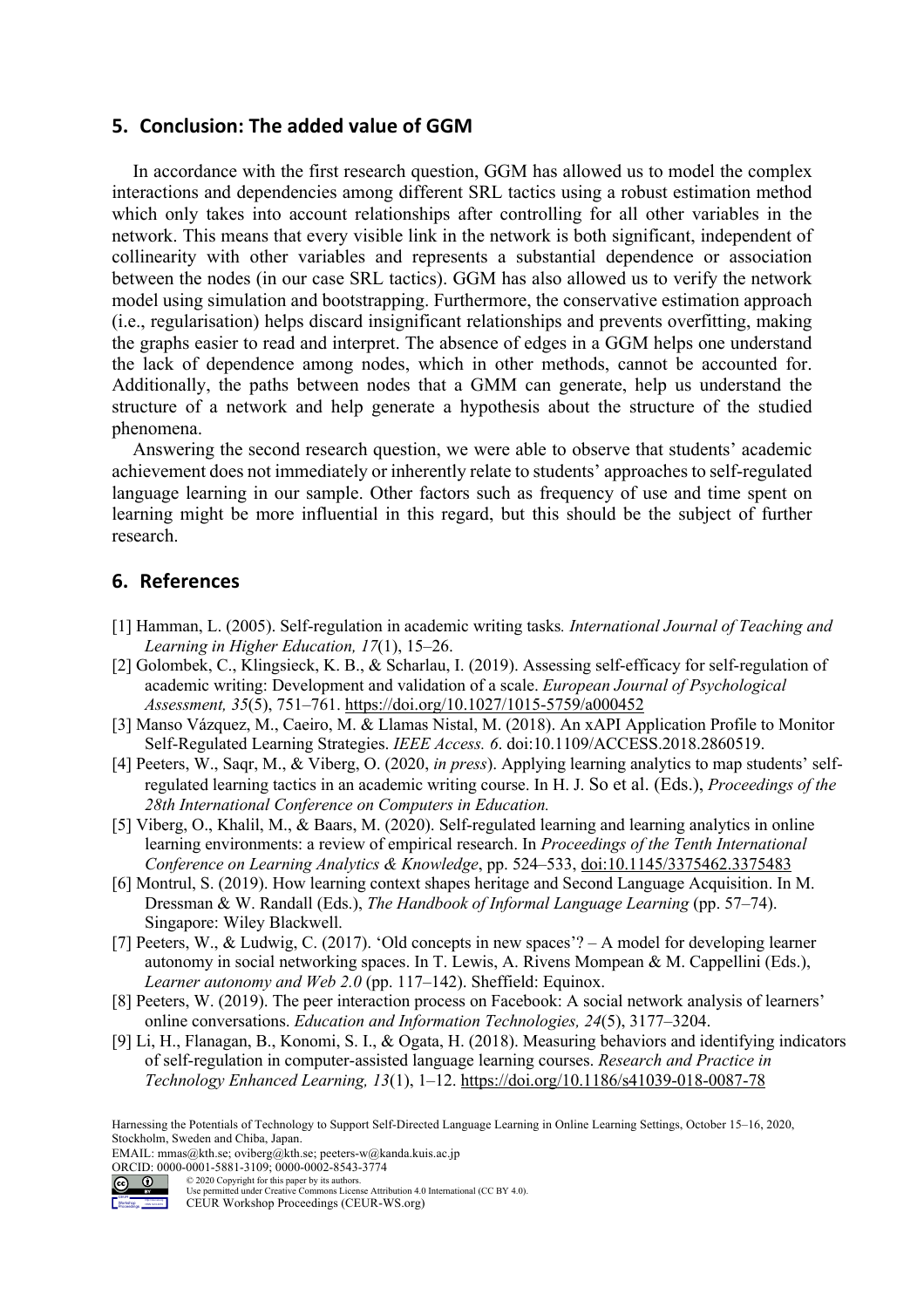- [10] ElSayed, A. A., Caeiro-Rodríguez, M., MikicFonte, F. A., & Llamas-Nistal, M. (2019). Research in learning analytics and educational data mining to measure self-regulated learning: A systematic review. In *World Conference on Mobile and Contextual Learning* (pp. 46–53).
- [11] Saint J., Gašević D., Pardo A. (2018). Detecting Learning Strategies Through Process Mining. In: V. Pammer-Schindler, M. Pérez-Sanagustín, H. Drachsler, R. Elferink & M. Scheffel (Eds.), *Lifelong Technology-Enhanced Learning. EC-TEL 2018. Lecture Notes in Computer Science, vol 11082*. Springer, Cham. https://doi.org/10.1007/978-3-319-98572-5\_29
- [12] Ahmad Uzir, N. et al. (2019) Discovering time management strategies in learning processes using process mining techniques. In M. Scheffel, J. Broisin, V. Pammer-Schindler, A. Ioannou & J. Schneider (Eds.), *Transforming learning with meaningful technologies. EC-TEL 2019. Lecture Notes in Computer Science, vol 11722*. Springer, Cham. https://doi.org/10.1007/978-3-030-29736-7\_41
- [13] Oxford, R. (2016). *Teaching and researching language learning strategies: Self-regulation in context*. Routledge.
- [14] Borsboom, D., & Cramer, A. O. (2013). Network analysis: An integrative approach to the structure of psychopathology. *Annual Review of Clinical Psychology, 9*(1), 91–121. doi:10.1146/annurev-clinpsy-050212-185608
- [15] Schmittmann, V. D., Cramer, A. O., Waldorp, L. J., Epskamp, S., Kievit, R. A., & Borsboom, D. (2013). Deconstructing the construct: A network perspective on psychological phenomena. *New ideas in psychology, 31*(1), 43–53.
- [16] Epskamp, S., Waldorp, L. J., Mottus, R., & Borsboom, D. (2018). The Gaussian Graphical Model in cross-sectional and time-series data. *Multivariate Behavioral Research, 53*(4), 453–480.
- [17] Robinaugh, D. J., Hoekstra, R. H., Toner, E. R., & Borsboom, D. (2020). The network approach to psychopathology: A review of the literature 2008–2018 and an agenda for future research. *Psychological Medicine, 50*(3), 353–366.
- [18] Epskamp, S., Borsboom, D., & Fried, E. (2018). Estimating psychological networks and their accuracy: A tutorial paper. *Behavior Research Methods 50*, 195–212. doi:10.3758/s13428-017-0862-1
- [19] Harris, K., Graham. S., Mason, L., & Saddler, B. (2002). Developing self-regulated writers. Theory into Practice, 41(2), 110-115.
- [20] Zimmerman, B., & Risemberg, R. (1997). Becoming a self-regulated writer: A social cognitive perspective. *Contemporary Educational Psychology, 22*(1), 73–101.
- [21] Teng, L. S., & Zhang, L. J. (2020). Empowering learners in the second/foreign language classroom: Can self-regulated learning strategies-based writing instruction make a difference? *Journal of Second Language Writing, 48*. https://doi.org/10.1016/j.jslw.2019.100701
- [22] Yu, L. (2015). Effects of intervention on self-regulated learning for second language learners. *Doctoral thesis* http://scholarworks.uark.edu/etd/1229
- [23] Dado, M., & Bodemer, D. (2017). A review of methodological applications of social network analysis in computer-supported collaborative learning. *Educational Research Review, 22*, 159–180. https://doi.org/10.1016/j.edurev.2017.08.005.
- [24] Saqr, M., Fors, U., & Nouri, J. (2019). Time to focus on the temporal dimension of learning: a learning analytics study of the temporal patterns of students' interactions and self-regulation. *International Journal of Technology Enhanced Learning 11*, 398. https://doi.org/10.1504/ijtel.2019.10020597.
- [25] Saqr, M., Viberg, O., & Vartiainen, H. (2020). Capturing the participation and social dimensions of computer-supported collaborative learning through social network analysis: Which method and measures matter? *International Journal of Computer Collaborated Learning 15*, 227–248. https://doi.org/10.1007/s11412-020-09322-6.
- [26] Saqr, M., Nouri, J., Vartiainen, H., & Malmberg, J.: What makes an online problem-based group successful? A learning analytics study using social network analysis. *BMC Medical Education, 20*(80). https://doi.org/10.1186/s12909-020-01997-7
- [27] Gašević, D., Joksimović, S., Eagan, B., & Shaffer, D. W. (2019). SENS: Network analytics to combine social and cognitive perspectives of collaborative learning*. Computers in Human Behavior, 92*, 562–577.

Harnessing the Potentials of Technology to Support Self-Directed Language Learning in Online Learning Settings, October 15–16, 2020, Stockholm, Sweden and Chiba, Japan.

EMAIL: mmas@kth.se; oviberg@kth.se; peeters-w@kanda.kuis.ac.jp

ORCID: 0000-0001-5881-3109; 0000-0002-8543-3774<br>  $\odot$  0 02020 Copyright for this paper by its authors.

Workshop Proceedings